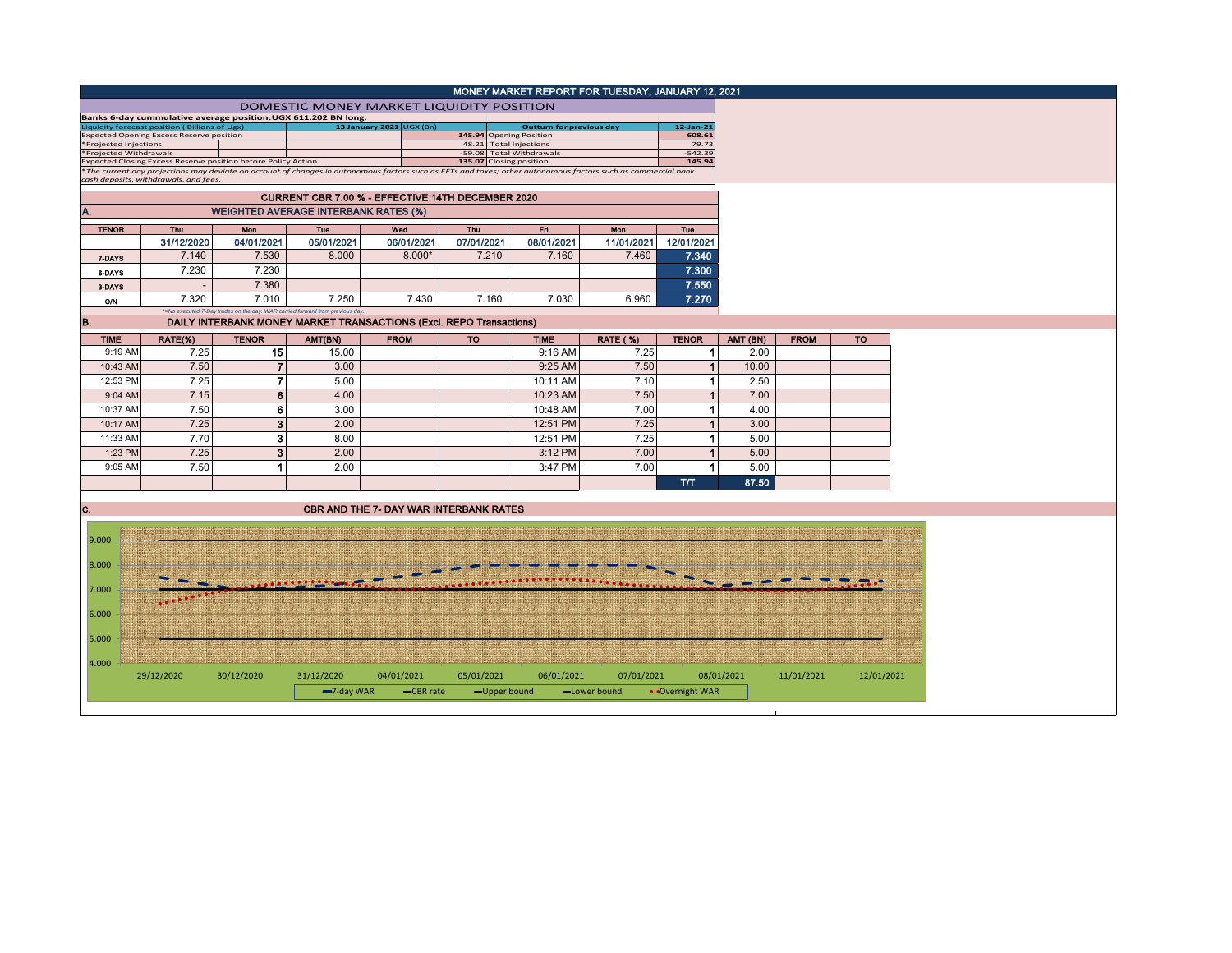| D.                                                                                    |                                                                                      |                                     |                          | MONETARY POLICY OPERATIONS MATURITIES PROFILE: (15 JAN 2021 - 11 FEB 2021)                     |                           |                        |                                                |            |                |                |                          |                |          |           |                |          |
|---------------------------------------------------------------------------------------|--------------------------------------------------------------------------------------|-------------------------------------|--------------------------|------------------------------------------------------------------------------------------------|---------------------------|------------------------|------------------------------------------------|------------|----------------|----------------|--------------------------|----------------|----------|-----------|----------------|----------|
| <b>DATE</b>                                                                           | <b>THUR</b>                                                                          | <b>THUR</b>                         | <b>THUR</b>              | <b>THUR</b>                                                                                    | <b>THUR</b>               | <b>TOTAL</b>           |                                                |            |                |                |                          |                |          |           |                |          |
|                                                                                       | 15-Jan-21                                                                            | 21-Jan-21                           | 28-Jan-21                | 04-Feb-21                                                                                      | 11-Feb-21                 |                        |                                                |            |                |                |                          |                |          |           |                |          |
| <b>REPO</b>                                                                           | 497.29                                                                               |                                     | $\overline{\phantom{a}}$ | $\sim$                                                                                         | $\blacksquare$            | 497.29                 |                                                |            |                |                |                          |                |          |           |                |          |
| <b>REV REPO</b>                                                                       |                                                                                      | $\overline{\phantom{a}}$            | $\sim$                   | $\blacksquare$                                                                                 | $\overline{\phantom{a}}$  |                        |                                                |            |                |                |                          |                |          |           |                |          |
| <b>DEPO AUCT</b>                                                                      | 30.00                                                                                | 81.10                               | 45.46                    | 7.00                                                                                           | $\overline{\phantom{a}}$  | 163.56                 |                                                |            |                |                |                          |                |          |           |                |          |
| <b>TOTALS</b>                                                                         | 527.29                                                                               | 81.10                               | 45.46                    | 7.00                                                                                           | $\sim$                    | 660.85                 |                                                |            |                |                |                          |                |          |           |                |          |
|                                                                                       |                                                                                      |                                     |                          | Total O/S Deposit Auction balances held by BOU up to 18 FEBRUARY 2021: UGX 233 BN              |                           |                        |                                                |            |                |                |                          |                |          |           |                |          |
|                                                                                       |                                                                                      |                                     |                          | Total O/S Repo, Reverse Repo & Deposit Auction balances held by BOU: UGX 730 BN                |                           |                        |                                                |            |                |                |                          |                |          |           |                |          |
| (Ei) STOCK OF TREASURY SECURITIES<br>EII)<br><b>MONETARY POLICY MARKET OPERATIONS</b> |                                                                                      |                                     |                          |                                                                                                |                           |                        |                                                |            |                |                |                          |                |          |           |                |          |
|                                                                                       |                                                                                      | LAST TBIILS ISSUE DATE: 17-DEC-2020 |                          |                                                                                                |                           |                        | (VERTICAL REPOS, REV-REPOS & DEPOSIT AUCTIONS) |            |                |                |                          |                |          |           |                |          |
|                                                                                       | On-the-run O/S T-BILL STOCKs (Billions-UGX)                                          |                                     | 5,977.534                | 13/01/2021                                                                                     | OMO                       | <b>ISSUE DATE</b>      | <b>AMOUNT</b>                                  | <b>WAR</b> | <b>RANGE</b>   | <b>TENOR</b>   |                          |                |          |           |                |          |
|                                                                                       | On-the-run O/S T-BONDSTOCKs(Billions-UGX)                                            |                                     | 17, 131, 733             | 13/01/2021 DAUT                                                                                |                           | $23-Nov -$             | 385.50                                         | 7.000      |                |                |                          |                |          |           |                |          |
|                                                                                       | TOTAL TBILL & TBOND STOCK- UGX                                                       |                                     | 23,109.268               |                                                                                                | <b>REPO</b>               | 25-Nov -               | 309.00                                         | 7.000      |                |                |                          |                |          |           |                |          |
| O/S=Outstanding                                                                       |                                                                                      |                                     |                          |                                                                                                | <b>REPO</b>               | $26$ -Nov $\vert$ -    | 1,396.00                                       | 7.000      |                | $\overline{7}$ |                          |                |          |           |                |          |
| <b>MATURITY</b>                                                                       | <b>TOTAL STOCK</b>                                                                   | YTM (%)                             | <b>CHANGE IN</b>         |                                                                                                | DAUT                      | 26-Nov -               | 80.17                                          | 7.557      |                | 56             |                          |                |          |           |                |          |
|                                                                                       | (BN UGX)                                                                             | AT CUT OFF*                         | YTM (+/-)                |                                                                                                | <b>DAUT</b>               | 26-Nov                 | 80.17                                          | 7.557      |                | 56             |                          |                |          |           |                |          |
| 91                                                                                    | 98.07                                                                                | 8.499                               | 0.493                    |                                                                                                | <b>REVREPO</b>            | 01-Dec                 | 282.00                                         | 7.000      |                |                |                          |                |          |           |                |          |
| 182                                                                                   | 489.91                                                                               | 10.900                              | 0.799                    |                                                                                                | <b>REVREPO</b>            | 02-Dec                 | 165.00                                         | 7.000      |                |                |                          |                |          |           |                |          |
| 364                                                                                   | 5,389.55                                                                             | 14.000                              | 0.503                    |                                                                                                | <b>REPO</b>               | 03-Dec                 | 810.00                                         | 7.000      |                | $\overline{7}$ |                          |                |          |           |                |          |
| 2YR *10                                                                               |                                                                                      | 15.250                              | 0.700                    |                                                                                                | <b>DAUT</b>               | 03-Dec                 | 49.97                                          | 7.254      |                | 28             |                          |                |          |           |                |          |
| 3YR *6                                                                                |                                                                                      | 15.500                              | 0.500                    |                                                                                                | <b>DAUT</b>               | 03-Dec                 | 44.94                                          | 7.503      |                | 56             |                          |                |          |           |                |          |
| 5YR *2                                                                                | 2,131.05                                                                             | 16.500                              | 1.600                    |                                                                                                | <b>REPO</b>               | $10$ -Dec              | 439.00                                         | 7.000      |                | $\overline{7}$ |                          |                |          |           |                |          |
| 10YR *3                                                                               | 8,432.21                                                                             | 16.000                              | 1.505                    |                                                                                                | <b>DAUT</b>               | $10$ -Dec $\cdot$      | 45.94                                          | 7.340      |                | 28             |                          |                |          |           |                |          |
| 15YR                                                                                  | 5.942.63                                                                             | 15.300                              | 0.300                    |                                                                                                | <b>DAUT</b>               | $10$ -Dec              | 6.92                                           | 7.503      |                | 56             |                          |                |          |           |                |          |
|                                                                                       | Cut OFF is the lowest price/ highest yield that satisfies the auction awarded amount |                                     |                          |                                                                                                | <b>REVREPO</b>            | 15-Dec                 | 558.00                                         | 7.000      |                | $\overline{2}$ |                          |                |          |           |                |          |
|                                                                                       |                                                                                      |                                     |                          |                                                                                                | <b>REPO</b>               | $21-Dec$               | 348.50                                         | 7.000      |                | 3              |                          |                |          |           |                |          |
|                                                                                       |                                                                                      |                                     |                          |                                                                                                | <b>REPO</b>               | 24-Dec                 | 350.00                                         | 7.000      |                | $\overline{7}$ |                          |                |          |           |                |          |
|                                                                                       |                                                                                      |                                     |                          |                                                                                                | <b>DAUT</b>               | 24-Dec                 | 68.31                                          | 7.590      |                | 56             |                          |                |          |           |                |          |
|                                                                                       |                                                                                      |                                     |                          |                                                                                                | <b>REVREPO</b>            | 28-Dec                 | 963.00                                         | 7.000      |                | 3              |                          |                |          |           |                |          |
|                                                                                       |                                                                                      |                                     |                          |                                                                                                | <b>REVREPO</b>            | 31-Dec                 | 384.00                                         | 7.000      |                |                |                          |                |          |           |                |          |
|                                                                                       |                                                                                      |                                     |                          |                                                                                                | <b>REPO</b>               | $12$ -Jan $-$          | 497.00                                         | 7.000      |                | $\mathbf{3}$   |                          |                |          |           |                |          |
|                                                                                       |                                                                                      |                                     |                          |                                                                                                | WAR-Weighted Average Rate |                        |                                                |            |                |                |                          |                |          |           |                |          |
| Ή.                                                                                    |                                                                                      |                                     |                          | DAILY SECONDARY MARKET QUOTES (On-the-run GOVERNMENT TREASURY SECURITIES -- End of Day Quotes) |                           |                        |                                                |            |                |                |                          |                |          |           |                |          |
| <b>TENOR</b>                                                                          |                                                                                      | 91 DR                               |                          | T-BILLS<br>182 DR                                                                              |                           |                        | 2YR YTM                                        |            |                | 3YR YTM        | <b>TBONDS</b><br>5YR YTM |                | 10YR YTM |           |                | 15YR YTM |
| COUPON                                                                                |                                                                                      | 0.000%                              |                          | 0.000%                                                                                         | 364 DR<br>0.000%          |                        | 11.000%                                        |            |                | 14.000%        | 16.625%                  |                | 17.000%  |           | 14.25%         |          |
| <b>MATURITY DATE</b>                                                                  |                                                                                      | 23-Mar-21                           |                          | 24-Jun-21                                                                                      |                           | 23-Dec-21<br>13-Apr-23 |                                                | 18-Jan-24  |                | 27-Aug-26      |                          | 03-Apr-31      |          | 22-Jun-34 |                |          |
| <b>BID/ASK</b>                                                                        |                                                                                      |                                     | <b>BID/ASK</b>           | <b>BID/ASK</b>                                                                                 |                           | <b>BID/ASK</b>         |                                                |            | <b>BID/ASK</b> | <b>BID/ASK</b> |                          | <b>BID/ASK</b> |          |           | <b>BID/ASK</b> |          |
| <b>DFCU</b>                                                                           | 8.20                                                                                 | 8.10                                | 9.6.                     | 9.50                                                                                           | 11.60                     | 11.50                  | 15.00                                          | 14.90      | 15.05          | 14.95          | 16.00                    | 15.90          | 16.50    | 16.40     | 16.50          | 16.40    |
| <b>ABSA</b>                                                                           | 8.59                                                                                 | 8.49                                | 11.05                    | 10.95                                                                                          | 14.00                     | 13.90                  | 15.40                                          | 15.30      | 16.00          | 15.90          | 16.48                    | 16.38          | 16.20    | 16.10     | 16.30          | 16.20    |
| CRDU                                                                                  | 8.50                                                                                 | 8.40                                | 10.95                    | 10.85                                                                                          | 14.00                     | 13.90                  | 15.30                                          | 15.20      | 15.80          | 15.70          | 16.50                    | 16.40          | 16.20    | 16.10     | 16.45          | 16.35    |
| <b>HFBU</b>                                                                           | 9.00                                                                                 | 8.90                                | 10.90                    | 9.90                                                                                           | 14.05                     | 13.95                  | 15.30                                          | 15.20      | 15.95          | 15.85          | 16.50                    | 16.40          | 16.30    | 16.20     | 16.35          | 16.25    |
| <b>SCBU</b>                                                                           | 8.50                                                                                 | 8.40                                | 11.25                    | 11.15                                                                                          | 14.25                     | 14.15                  | 16.05                                          | 15.95      | 16.25          | 16.15          | 16.50                    | 16.40          | 16.25    | 16.15     | 16.50          | 16.40    |
| <b>STBB</b>                                                                           | 9.25                                                                                 | 9.15                                | 11.25                    | 11.15                                                                                          | 14.25                     | 14.15                  | 15.50                                          | 15.40      | 16.00          | 15.90          | 16.50                    | 16.40          | 16.55    | 16.45     | 16.75          | 16.65    |

## Sec Mkt Yield 13.750 15.42 15.463 16.05 15.80 15.854 8.10 14.90 9.50 11.50 8.59 8.641 9.25 14.45 10.69 10.910 11.40 13.70 | 15.42 | 15.80 | 16.35 | 16.23 16.283 16.28 14.95 16.35 16.397 16.65 15.90 16.55 16.10

RODA 8.80 8.70 11.40 11.30 14.45 14.35 16.00 15.98 16.28 16.18 16.65 16.55 16.33 16.23 16.68 16.58

16.75 16.20

16.40 16.454

16.33 16.50

15.90 16.45

 **Daily Secondary Market for Government Securities Report for 12th January 2021**

13.80

 Secondary market activity was low on the day with volumes reducing to **UGX 29BN** from the previous day's volume of UGX 445.5BN.

 $\triangleright$  Offshore participants were absent in the market.<br> $\triangleright$  January secondary market cumulative volume st.

January secondary market cumulative volume stands at **UGX 1,104.4BN** (December 2020 total volume was **UGX**

8.69 11.13 15.51

**1,417.6BN).**

Av. Bid Av. Ask

> stBid BestAsk